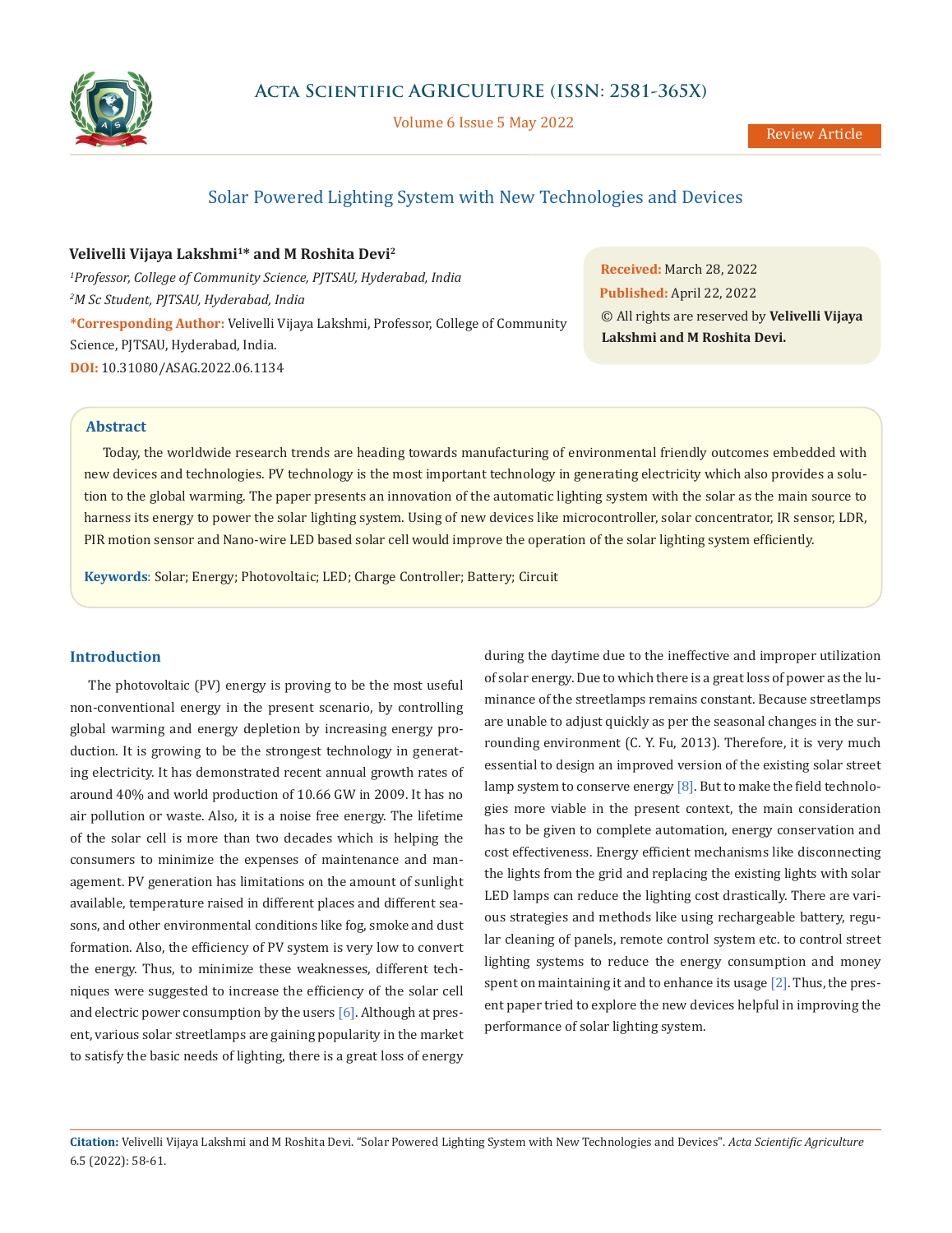#### **Methodology**

It is an exploratory work done to review the articles by using secondary sources of data. Search engines like Research gate, Academia, Google, Google scholar, CERA etc. were used to collect the information pertaining to the devices available in the market to operate the solar lighting system efficiently.

#### **Findings**

Various devices are traced out through review of literature and presented as follows.

#### **Microcontroller-based solar charge controller**

The microcontroller is the main component of the charge controller. The microcontroller will aid in charging the battery cell through maintaining constant voltage that enters and exits from the battery by optimally using the day light. During nighttime, Light Emitting Diode (LED) array unit will be turned on and charger will be turned off by micro controller [7]. RIDE software was used in writing and assembling the programme. Desired output by the solar charge controller is generated with the help of complete circuit along with programmed microcontroller by following the standard testing procedures. Parallel circuit is used in the controller so that voltage is constant across all the components and minimises the loss of mill amps of current also in order to charge the battery. Otherwise, the charging current will be wasted in a low value high wattage resistor once the battery is charged. Hence parallel regulation is used with slight modification in this charge controller. In order to save the charging current, battery is topped up by pulsing and applying the trickle current. Battery voltage is continuously monitored when the battery is being charged. As the battery voltage reaches up to maximum voltage i.e., 14V, the charging current is interrupted by microcontroller and starts the 5 min timer by energizing relay connected to MOSFET T2. The LCD shows "Battery full" at this juncture. When power is on, value is displayed on an LCD by reading the battery voltage using ADC. Accordingly, signals from a dusk-to-dawn sensor are monitored and activates a load or charging relay  $(\mathtt{RL}_{1})$ . The relay reconnects the panel to the battery after 5 min. Now, the charging current is pulsed at 5 min intervals. "Load On" message will be displayed when MOSFET T3 via optocoupler IC3 is switched on by getting activated by microcontroller, which is possible only when voltage of ZDI of the dusk-to-dawn sensor is more than panel voltage. Low battery is monitored by the microcontroller monitors in this mode  $[6]$ .

### **Charge controller circuit**

An LM2941CT low voltage dropout and a 1N5817 Schottky diode are embedded in the charge controller. Solar power is passed through integrated concentrating to the rechargeable battery till it is filled. After that, charge voltage is maintained by charge current. At nighttime, discharge of the battery is prevented through the charge controller by the Schottky diode. The charge controller is connected to the load that has USB port by LED circuitry which has an IC, a switch, and a sub-circuit. This LED circuitry also consists of an LM317L and a low voltage disconnects circuit (LVD) which is operated by a switch fixed in the circuitry. LED will light up or turn off depending on the on/off position of switch. Switch will be on when there is a current flow. A Zener diode and a 2N3904 transistor are present in LVD that will cause the LED power to drop. In this situation, the battery gets discharged like a laptop battery. This transistor and diode thus improve the lifespan of the battery. The LM317L IC acts as current regulator and provides overload protection for the load [5].

#### **Light sensor**

In the system for sensing sun light uses the cadmium sulphide (CdS) photocell. This is a cheaper and a simple component. The resistance of CdS photocell is inversely proportionate to the quantity of light intensity. It means with increasing the light intensity the resistance of the photocell is getting decrease and vice versa [1].

#### **IR (Infrared) LED**

It's widely known as IR transmitter, its mainly used for transmission of a special purpose infrared rays within the range of 760 nm wavelength. This can be two types- gallium arsenide and aluminium gallium arsenide [1].

### **PIR motion detector**

It is a great invention known as Pyroelectric or passive infrared (PIR) sensor. Thermal energy is emitted in the form of radiation by every living object that has a temperature above perfect zero. Thus, human beings radiate at wavelength of 9-10 micrometres though out the day. This wavelength is detected when a human being comes in the proximity of the PIR sensor, which gets turned on during detection. Gizmo does not even reach the 2 c.m. mark in size behind the smart response to motion. When electricity is generated with low amplitude from heat, it is known as pyro electricity. Sensors are termed as passive when they do not have an infrared

**Citation:** Velivelli Vijaya Lakshmi and M Roshita Devi. "Solar Powered Lighting System with New Technologies and Devices". *Acta Scientific Agriculture*  6.5 (2022): 58-61.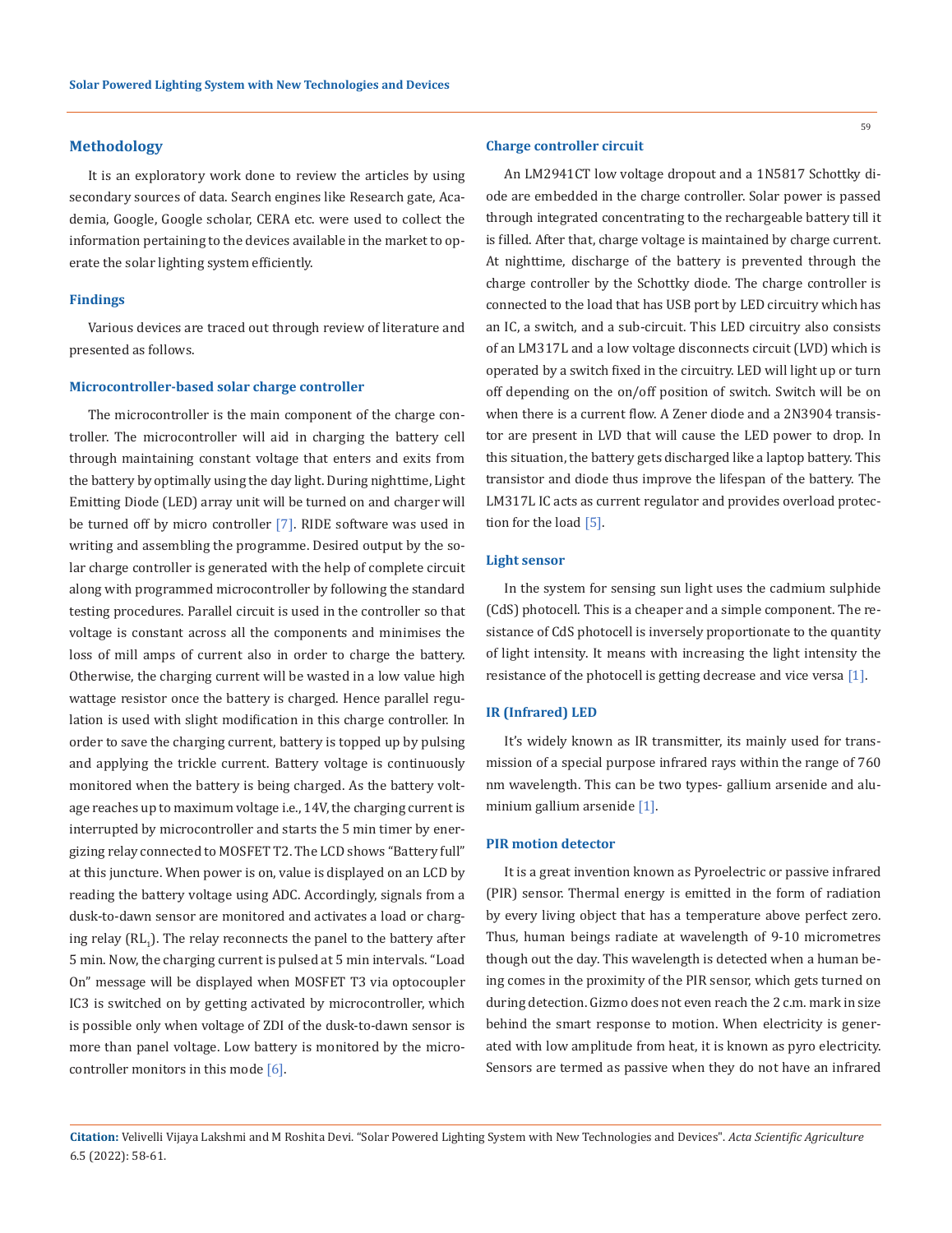source of its own. It has a range of 10 meter. PIR sensor detects infrared radiation of the human body. It has a single output that goes high when motion is detected. In the case of security when someone comes closer to PIR sensor its monitoring circuit turn on the light and burglar alarm [4].

#### **LCD**

LCD (Liquid Crystal Display), a very thin technology based on the combination of liquid and crystal is used to display all the status of the circuit such as voltage of battery, motion detected notification and display which power source utilise. Liquid state produces an image for display [4].

#### **LDR**

Resistance of the Light dependent resistor (LDR) is varied according to the amount of light falling on its surface. Its resistance will get decreased when the LDR detects light which in turn increases the resistance  $[3]$ . The LDR has two major roles i.e., to sense daylight, by distinguishing day from night in order to initiate the charging process if required and to manage the consumption of the voltage of the battery during dawn and dusk. This can be achieved when traditional light bulbs are replaced by an array of LEDs. Based on the voltage output of the LDR, an array of LEDs to be switched on or off will be controlled by the microcontroller through its output ports [7].

#### **XBee module**

It is a low cost and wireless sensor works like a radio which is compact in size with low power consumption and less expensive. Thus, it became a feasible choice for the application in this solar techonological system. It has a range less than 3.5 kilometer. The status of the system is observed with the help of a central controlling and monitoring unit. This is possible only when the XBee interface allows the node to communicate. Thus, the status of its LEDs, LDR reading, and the voltage level of its battery are reported by each node to the central unit. Any malfunction in the nodes is deducted by the central monitoring unit [7].

#### **GSM interface**

 A global system for mobile communication (GSM) module could be installed into one of the nodes, over and above its XBee module. However, GSM is adapted only if the central unit is placed in a remote area where the XBee module cannot reach, and to communicate with the central unit. In this context, nodes will directly report to central unit provided they are within range to this master node [7].

#### **Conclusion**

Use of renewable energy sources like solar lighting systems ensures  $100\%$  energy saving and  $\rm CO^2$  emissions. Cost of hardware requirements of solar power-based technologies will be covered by the cost of energy saved. Solar powered outdoor lighting system is efficient in several aspects like power saving, in traffic sensing system, auto bright and dim technique. Based on the comparative studies on several lighting systems, it is energy efficient and makes this cost effective reliable. However, proper care and maintenance is required for long term sustenance of these technologies. Users need to be educated about post purchase use and care while manufacturers must take the responsibility of providing after sales services.

### **Bibliography**

- 1. Alam S., *et al*[. "Performance evaluation of a solar powered, ve](https://www.indianjournals.com/ijor.aspx?target=ijor:ijer&volume=7&issue=6&article=002)[hicle detect auto intensity-controlled street lighting system".](https://www.indianjournals.com/ijor.aspx?target=ijor:ijer&volume=7&issue=6&article=002)  *[International Journal of Engineering Research](https://www.indianjournals.com/ijor.aspx?target=ijor:ijer&volume=7&issue=6&article=002)* 7 (2018): 106- [109.](https://www.indianjournals.com/ijor.aspx?target=ijor:ijer&volume=7&issue=6&article=002)
- 2. Kavitha C., *et al*[. "Solar powered LED street lighting with auto](https://www.elprocus.com/solar-powered-led-street-light-control-circuit/)  intensity control". *[International Journal of Scientific and Engi](https://www.elprocus.com/solar-powered-led-street-light-control-circuit/)[neering Research](https://www.elprocus.com/solar-powered-led-street-light-control-circuit/)* 7 (2016): 34-37.
- 3. [Rajasekhar T and Rao KP. "Solar powered LED streetlight with](https://www.elprocus.com/solar-powered-led-street-light-control-circuit/)  auto intensity control". *[International Journal of Technical Inno](https://www.elprocus.com/solar-powered-led-street-light-control-circuit/)[vation in Modern Engineering and Sciences](https://www.elprocus.com/solar-powered-led-street-light-control-circuit/)* 3 (2017): 1-3.
- 4. Ranjan P., *et al*[. "Smart solar emergency lamp with motion](https://www.irjet.net/archives/V3/i5/IRJET-V3I5477.pdf)  detector". *[International Research Journal of Engineering and](https://www.irjet.net/archives/V3/i5/IRJET-V3I5477.pdf)  Technology* [3 \(2016\): 2246-2252.](https://www.irjet.net/archives/V3/i5/IRJET-V3I5477.pdf)
- 5. Rizman ZI., *et al*[. "Sposol: 5 in 1 smart portable solar light".](https://www.researchgate.net/publication/323142289_SPOSOL_5_IN_1_SMART_PORTABLE_SOLAR_LIGHT)  *[Journal of Fundamental and Applied Sciences](https://www.researchgate.net/publication/323142289_SPOSOL_5_IN_1_SMART_PORTABLE_SOLAR_LIGHT)* 10 (2018): 347- [364.](https://www.researchgate.net/publication/323142289_SPOSOL_5_IN_1_SMART_PORTABLE_SOLAR_LIGHT)
- 6. [Werulkar AS and Kulkarni PS. "Energy analysis of solar home](https://www.researchgate.net/publication/270773442_Energy_Analysis_of_Solar_Home_Lighting_System_With_Microcontroller-Based_Charge_Controller)  [lighting system with microcontroller-based charge control](https://www.researchgate.net/publication/270773442_Energy_Analysis_of_Solar_Home_Lighting_System_With_Microcontroller-Based_Charge_Controller)ler". *[Journal of Solar Energy Engineering](https://www.researchgate.net/publication/270773442_Energy_Analysis_of_Solar_Home_Lighting_System_With_Microcontroller-Based_Charge_Controller)* (2014).

**Citation:** Velivelli Vijaya Lakshmi and M Roshita Devi. "Solar Powered Lighting System with New Technologies and Devices". *Acta Scientific Agriculture*  6.5 (2022): 58-61.